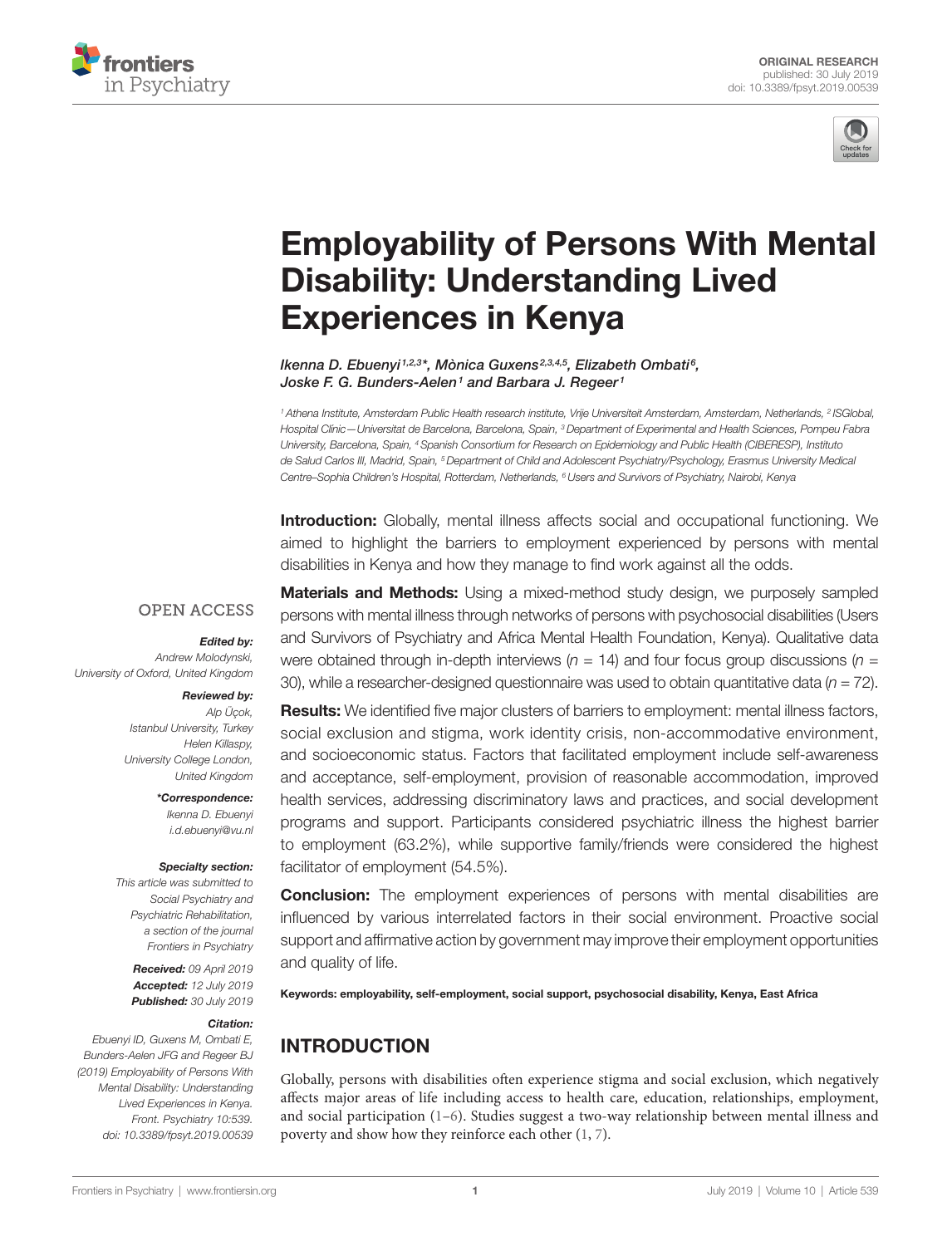For the individual with mental illness, this is not only a source of disability [\(8\)](#page-11-0) but also a limitation to obtaining relevant help. This is because mental illness is often not considered as a disability, and individuals affected by it experienced both overt and covert discrimination in employment ([9](#page-11-1), [10\)](#page-11-2) than do persons with other disabilities. The discrimination and stigma associated with mental illness often affect the decision to disclose, which makes it impossible to obtain reasonable accommodation in education and employment. The dilemma of disclosure and identifying as an individual with mental or psychosocial disability also limits employment opportunities ([11–](#page-11-3)[13\)](#page-11-4). In high-income countries, supported employment practices for vocational rehabilitation of individuals with mental disabilities are associated with improved employment outcomes [\(14](#page-11-5)[–17\)](#page-11-6). Evidence of the usefulness of supported employment and modified work environment for the benefit of individuals with mental illness has been document in the UK, USA, and Netherlands [\(14](#page-11-5)[–17\)](#page-11-6). Also, self-employment (where an individual works for self or owns the business) as a useful employment option for persons with psychiatric disabilities has been reported in the USA [\(18](#page-11-7)). There are few examples of vocational rehabilitation for persons with mental illness in lowincome settings in Africa [\(19](#page-11-8)). In low-income settings, proximal challenges of interrupted education and poverty also affect their ability to set up their own business, thus ruling out the selfemployment that may have served as an alternative to elusive formal employment ([20,](#page-11-9) [21](#page-11-10)).

Inclusive employment is a human right, so persons with mental disability have the right to employment as recommended by the United Nations Convention on the Rights of Persons with Disabilities (CRPD) ([22](#page-11-11)). Equity and social justice require governments and employers to guarantee equal employment opportunities for persons with mental disability devoid of discrimination on account of illness ([21](#page-11-10)). Although the World Health Organization (WHO) recommends competitive employment through Individual Placement and Support (IPS) for employment of persons with severe mental illness [\(23\)](#page-11-12), such mechanisms are often unavailable in low-income settings. In a review by Mills, inclusion of mental health as a global priority is relevant to economic development and achievement of the Sustainable Development Goals (SDGs) ([2\)](#page-10-3).

However, in low- and middle-income countries where social welfare is almost non-existent, individuals with mental disabilities lack the kind of support provided by governments in high-income counties ([24\)](#page-11-13). The Kenya National Commission on Human Rights report on mental health highlights the complex challenges that persons with mental illness in Kenya are facing [\(25](#page-11-14)). The magnitude of the challenges of employment faced by persons with mental disabilities is sometimes unknown or ignored. In Kenya, the number of persons with mental disabilities continues to rise, with an increased call on policy-makers to address these issues ([9](#page-11-1)). Article 27 of the CRPD bestows on state parties the responsibility to promote inclusive employment and opportunities to enable persons with disabilities to realize their right to work ([22](#page-11-11)). This is the central idea of the social model of disability that considers the social environment as responsible for the impact of disability on the individual [\(10](#page-11-2)). The social model embodies a critical response to the medical model, which perceives the person with disabilities as someone with dysfunctions that need to be resolved by making changes to the person (e.g., medical treatment addressing an impairment). It carries the idea of a person with a disability as deviating from the norm that should be mitigated by making changes to the individual rather than to social norms [\(26](#page-11-15)). The social model has been strengthened by the rights-based disability movement, which advocates for the rights of people with a disability to participate in society on an equal basis. The CRPD resonates with the social and rights-based model ([27\)](#page-11-16). Yet there have also been calls for exploration of the role of the individual with disabilities on their return to work [\(28](#page-11-17), [29\)](#page-11-18).

Few studies have explored the employment experience of persons with mental disabilities in Kenya or looked into the interplay between societal and individual factors from the perspective of persons with mental disabilities. We have explored the perspectives of other stakeholders such as employers, mental health-care providers, workers in disabled persons/mental health organizations in separate articles [\(30,](#page-11-19) [31](#page-11-20)). This study aims to highlight not only the individual and environmental barriers to employment experienced by persons with mental disabilities in Kenya but also how they, as individuals, supported by their environment, manage against all the odds to find employment. This study is important because it offers the actual experiences of persons with mental disabilities and the factors that enabled them to overcome the many challenges on their path.

## MATERIALS AND METHODS

### Study Design, Population, and Setting

We used a sequential mixed-method design [\(32](#page-11-21)) whereby we collected qualitative and quantitative data in the first and second phases, respectively. Study participants were recruited through two networks of persons with mental/psychosocial disabilities, namely, Users and Survivors of Psychiatry (USP) and the Africa Mental Health Foundation (AMHF). In this study, we alternated mental with psychosocial disabilities, the term preferred by mental illness rights groups. The USP is a support network of persons with psychosocial disabilities in Kenya, while AMHF is a nongovernmental organization (NGO) dedicated to research and services related to mental health in Kenya. All individuals involved in the study were clinically stable and were not actively ill at the time of the study.

## Sampling

The study participants were invited to participate in the study through the networks of USP and AMHF, and those who consented were invited for the qualitative study [in-depth interview or focus group discussions (FGDs)] and quantitative study. A total of 14 individuals participated in the in-depth interviews, while four FGDs with a total of 30 individuals were conducted. A total of 72 individuals participated in the quantitative study (20% of individuals overlap between both studies).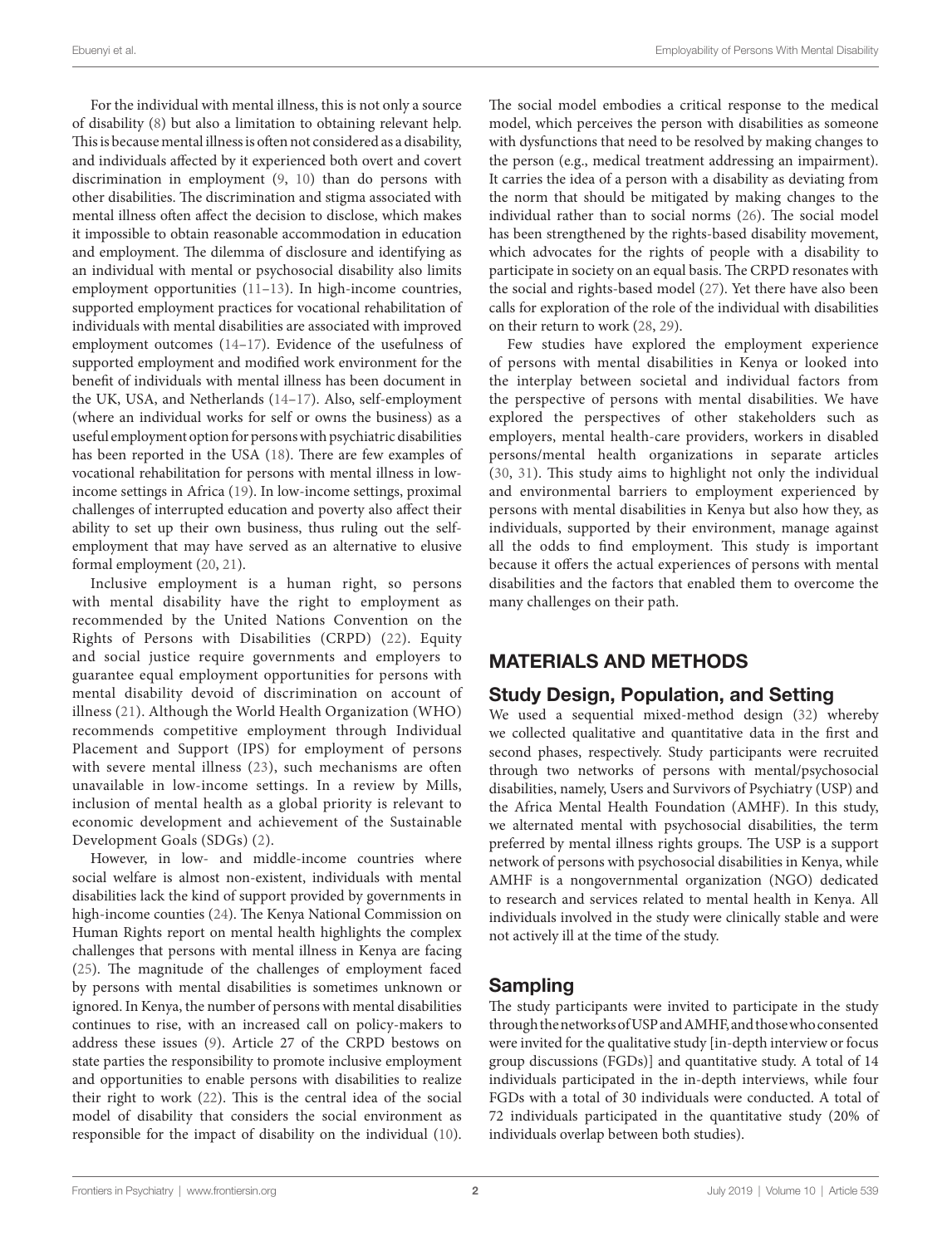## Data Collection

In the qualitative study, we sought to explore the lived experiences of persons with psychosocial disability and how they were able to find employment. The interviews were conducted by IDE and a master's student after participants were provided with the study information. Interview locations included the office of AMHF or any other location chosen by the participant. Consent was obtained from all study participants. Three of the four FGDs were conducted by trained research assistants in Swahili and translated to English, while one FGD was conducted in English by IDE. The interviews were semi-structured and explored both perceived barriers and facilitators of employment for persons with mental disabilities. The FGDs explored the same themes as the interviews but sought to generate a consensus and a validation of the themes identified in the interviews. The interviews and FGDs lasted for 30–60 min and were recorded and subsequently transcribed verbatim. Data saturation was deemed to have been achieved when no new information was obtained from the interviews and FGDs ([33,](#page-11-22) [34](#page-11-23)).

The quantitative study sought to explore the factors that hinder or facilitate the employment of persons with mental disabilities in a larger group of respondents. The results from the qualitative study were used in the design of a questionnaire, which was pre-tested by the researchers and sought to validate the findings of the qualitative study. The questionnaires were administered in English or Swahili, the two official languages in Kenya. The questionnaire documented the sociodemographic characteristics of the study participants and perceived barriers to and facilitators of their opportunities of employment. The social function of the study population was measured using the Social Functioning Questionnaire (SFQ) [\(35\)](#page-11-24). The complete details of the SFQ have previously been published ([36\)](#page-11-25).

## Data Analysis and Integration

The qualitative data were imported into Atlas.ti version 8 and analyzed thematically [\(37](#page-11-26)). The qualitative data were independently coded by IDE and EO, and the resulting coding scheme was shared with MG, JFGB-A, and BJR. All authors subsequently discussed the coding scheme after which the final themes emerged. The quantitative analysis was conducted using IBM SPSS version 23 (IBM, New York). Descriptive statistics was used to explore the sociodemographic characteristics of the study participants and their perceived barriers to and facilitators of employment. We used an iterative analytical process to ensure integration of the qualitative and quantitative data throughout the analysis. In addition, the study participants were involved in the analysis and also collaborated in the study to ensure validity and acceptance of the findings [\(38\)](#page-11-27). The study results and their analysis were shared with some members of USP, one of whom participated in preparing the manuscript.

## RESULTS

## Characteristics of Study Participants

In the qualitative study, FGD1 and FGD2 were mixed groups of men and women, while FGD3 and FGD4 comprised only men and only women, respectively. **[Table 1](#page-2-0)** shows the demographic characteristics of participants who completed the questionnaires of the quantitative study. We recorded a response rate of 60%. The mean age of the study participants is 40.0 years, and 45.8% were 41 years and above, most were women (69.4%), and 70.8% were unmarried.

Regarding the mental illness types, depression was the highest self-reported diagnosis (31.3%), while schizophrenia and other psychotic disorders were the least (18.8%). The mean social functioning score of study participants was 12.8  $(SD = 5.7)$ , and a significant association was noted between impaired social functioning and unemployment [14.0 vs. 11.2  $(p = 0.037)$ ] [\(36\)](#page-11-25). Over half were unemployed (55.6%); and of the 44.4% that were employed, half were self-employed. Slightly more than half of those employed were not satisfied with their job, and 73.6% of all respondents were interested in employment.

## Experiences of Mental Disability and Barriers to Employment Opportunities

In this section, we present two case studies (**[Box 1](#page-3-0)**) that highlight the experience of the participants and subsequently discuss the major themes that capture their experience and barriers to employment. It is pertinent to state that the cases are mixed and do not reflect the experience of any specific individual.

#### <span id="page-2-0"></span>TABLE 1 | Socio-demographic characteristics of the participants (*N* = 72).

| Variable                 | <b>Categories</b>       | <b>Distribution</b><br>N(% |
|--------------------------|-------------------------|----------------------------|
| Age                      | 30 years and below      | 10(13.9)                   |
|                          | 31-40 years             | 29 (40.3)                  |
|                          | 41 years and above      | 33(45.8)                   |
| Age in years             | Mean; median; range     | 40.0; 38.8; 23-63          |
| Sex                      | Male                    | 22 (30.6)                  |
|                          | Female                  | 50 (69.4)                  |
| Marital status           | Unmarried               | 51 (70.8)                  |
|                          | Married                 | 21(29.2)                   |
| Number of children       | None                    | 16 (23.5)                  |
|                          | With children           | 52 (76.5)                  |
|                          | Missing                 | 4                          |
| <b>Education level</b>   | Primary and below       | 32(45.1)                   |
|                          | Secondary and above     | 39 (54.9)                  |
|                          | Missing                 | 1                          |
| Type of mental           | Schizophrenia and other | 12(18.8)                   |
| disability diagnosed     | psychotic disorders     |                            |
|                          | Depression              | 20 (31.3)                  |
|                          | Depression and other    | 19 (29.7)                  |
|                          | comorbid conditions     |                            |
|                          | Bipolar disorder        | 13 (20.3)                  |
|                          | Missing                 | 8                          |
| <b>Employment status</b> | Unemployed              | 40 (55.6)                  |
|                          | Employed*               | 32 (44.4)                  |
| Job satisfaction         | Satisfied               | 15 (46.9)                  |
| (among the employed)     | Not satisfied           | 17(53.1)                   |
| Interested to be         | Yes                     | 53 (76.8)                  |
| employed                 | <b>No</b>               | 16 (23.2)                  |
|                          | Missing                 | 3                          |

*\*Fifteen of the 32 employed participants were self-employed ([36](#page-11-25)).*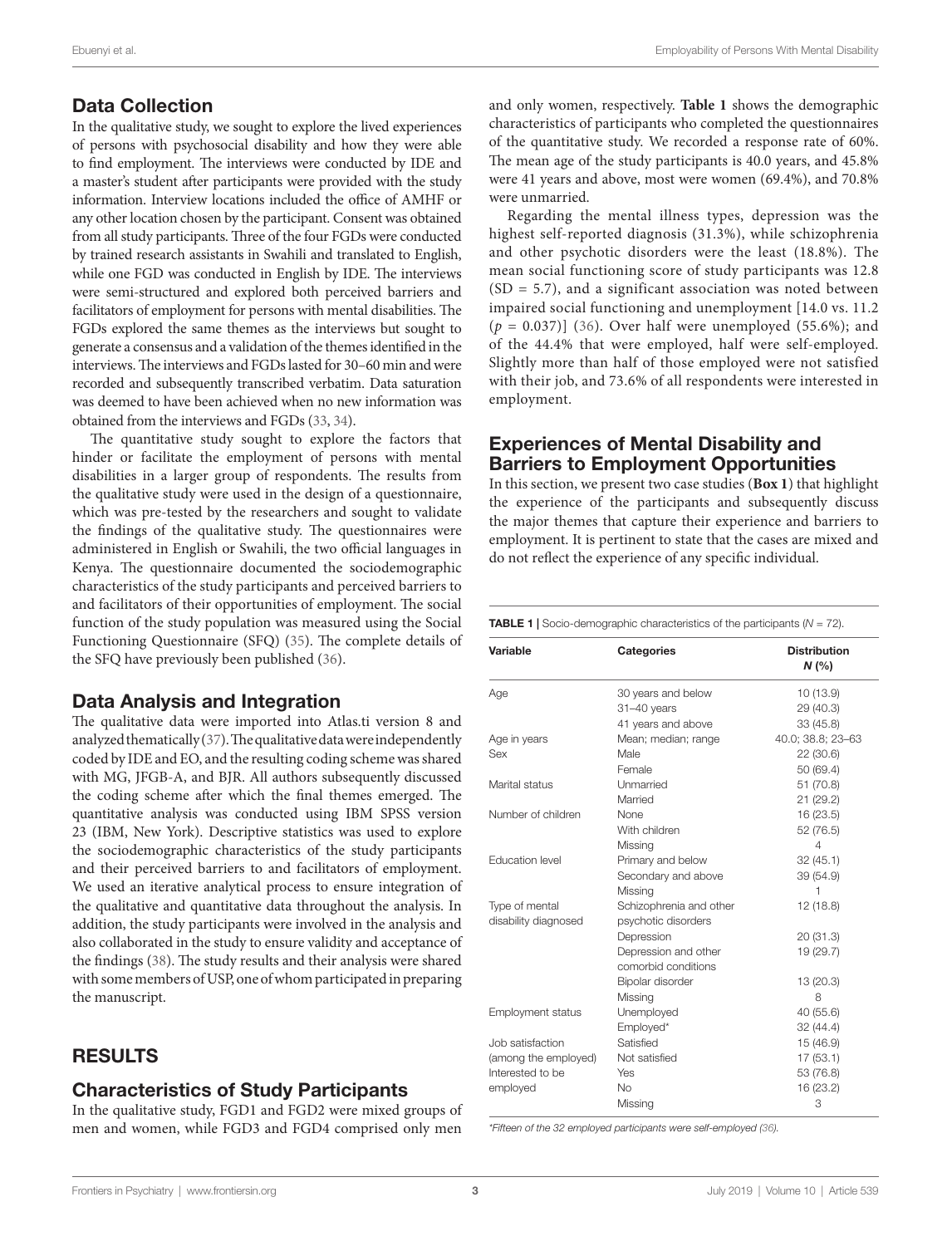<span id="page-3-0"></span>BOX 1 | Case Studies 1 and 2 highlighting the experience of mental illness by two participants and the barriers to employment.

This is the story of Nyawira, a 43-year-old woman who lives in Nairobi and was diagnosed with bipolar disorder 7 years ago. She describes how it has been very hard for her to keep a job, especially before she was diagnosed. "*I [would] just go through seasons when I could not get out of the bed. I couldn't do anything and I didn't know what it was. And you know, because you don't know what is wrong, people take it that you are lazy or you are un-motivated or you are un-focused*." This meant that often employers would not keep her. "*People would not understand, I would be late for work for say three, four, five weeks, and so they cannot handle it any more. They say 'okay, we gave one warning*  letter, then the second warning letter, now we have to let you go because of *lateness' or whatever the cause." Or she would resign herself. "I would go through say six months being fairly well and I would start wearing down, and then I would have to resign. And because I didn't know what was wrong, I had to give some flimsy reason why I am resigning from whatever job it is*."

After the diagnosis, there is no stability in symptoms. There are periods when she has so little energy that it is hard to even get up. "*Like today, actually the last*  say two weeks I have been unable to do even the most basic things like getting *up, showering. I do not have enough physical energy to do a lot of things that would require me to get up, go to work, interact with people*."

The side effects of medication also play a negative role. "*I decided I wanted to see what it would be like not to be on medication because some of those drugs were making me basically completely spaced out. I couldn't function at*  all, at all, at all. [They made me] drowsy like I think I slept through one particular *seven-month period of my life*." Given the instability of the illness, the periods of depression and not being able to function properly and the limited record of job retention made it not possible to find or retain employment. She indicates: "*I don't know any employer who will be able to work with my ups and downs*."

Both Nyawira and Bahati share the impacts of mental illness on their functioning; they go through periods of not being able to get up in the morning and losing jobs because of it. Periods of mania, and the side effects of medication, also contributed to losing employment. Besides the direct effects of the illness, the lack of understanding and support from, and even the demeaning attitude of their family might be expected to block the route towards (self-)acceptance and developing coping strategies. Both cases also show the perpetual effects of the illness on employability—in Bahati's case by having to take a break from his education and in Nyawira's case by the series of short jobs and not being able to build a career because of it. She says:

*Because of that cycle of getting a job working briefly, resigning, looking for another job, one of the things that happens is that you can't build your career. Because you're never in a place long enough, it's very hard to advance in terms of roles, responsibilities, how much you earn, benefits you get from your employer. [ … ] You find that at 31, 32 you have not built anything with your life and yet the people who you were in college with, have done quite well for themselves and yet, you may have had better opportunities than they did.*

Finally, not being able to disclose to the employer means no chance of the workplace accommodating the person's abilities, and limits opportunities.

#### **Case Study 1** Case Study 2

This is the story of Bahati, a 23-year-old man who was diagnosed with bipolar disorder about 7 years ago. He narrates the impact of the illness on his work. "*I started missing work, I started asking for time off. And I was the only person there at the Boutique, as well as the snack shop. I had to give out one; the snack shop I gave it out to my cousin, then I tried to work at the Boutique. But I still couldn't*."

One of the reasons was the symptoms associated with the illness. "*Then I [used] to move around a lot and talk a lot. And I couldn't stay in one place and it was hard for me*." His parents made him give up his job. "*I never disclosed anything to [the owner]" because "… he was also a family friend and my parents didn't want word going out that I had a problem*."

The illness also affected him at school: "*In my second year, the first semester I* started going into maniac again, So when I stopped taking medication I think it *affected me so I started missing school, I started missing classes, being late for classes*." On account of it, he had to stop school: "*So it reached a point now*  where the principal advise[d] that I take a break from school. Which I didn't *take very lightly because I felt that they didn't understand me and my condition. But eventually my parents talked to me and I accepted to take the break. So I took the break – it was going for six months*." He describes his experience at home and the lack of understanding: "'*Why do you keep locking yourself in the room? Why can't you go out like every other young guy? Why can't you go make friends?'. So they didn't know. Sometimes I would just go and sleep excessively. [ … ] They would take that as laziness and they would really lecture me a lot of times about that*." He shares not feeling supported by his father "*I tell you, my dad has never [ … ] been with me to a doctor's appointment, apart from that one time at high school. At times, I would come home, just go to my room and cry a lot and sometimes even scream. And I am hitting things. My dad would be 'Why are you crying? You are a man you need to be strong!*'."

The other study participants shared similar experiences of mental illness affecting their employment opportunities. The perpetuating factors of the *mental illness* itself, *social exclusion*, and *stigma*, resulting in *work identity crisis*, as well as a *nonaccommodating environment* clearly came to the fore. Further, we found *socioeconomic status* to be an underlying factor hampering the other factors that affected employability.

#### Mental Illness Factors

The experience of mental illness by most of the study participants was regarded as complex and limiting. The fluctuating nature of mental illness meant that most of them had their lives and daily activities interrupted and were taken over by both the illness and the side effects of their medications. These side effects limited both their education and socioeconomic activities and thus formed barriers to employment opportunities. Describing the effect of medications on his ability to work, one participant declared: "*You see, at times when I take my medication, I become a bit slow and sluggish and so it affects my work. So, every time at [my] work[place] and at school when I need to work overnight I don't take my medication*" (PWMD5\_Man). The side effects of the medication thus also affected adherence to treatment. Overall, participants were unhappy about the mental health services, which they felt were poor and affected their health care and well-being. They perceived their experience of mental illness to reflect the poor mental health services in their setting. Most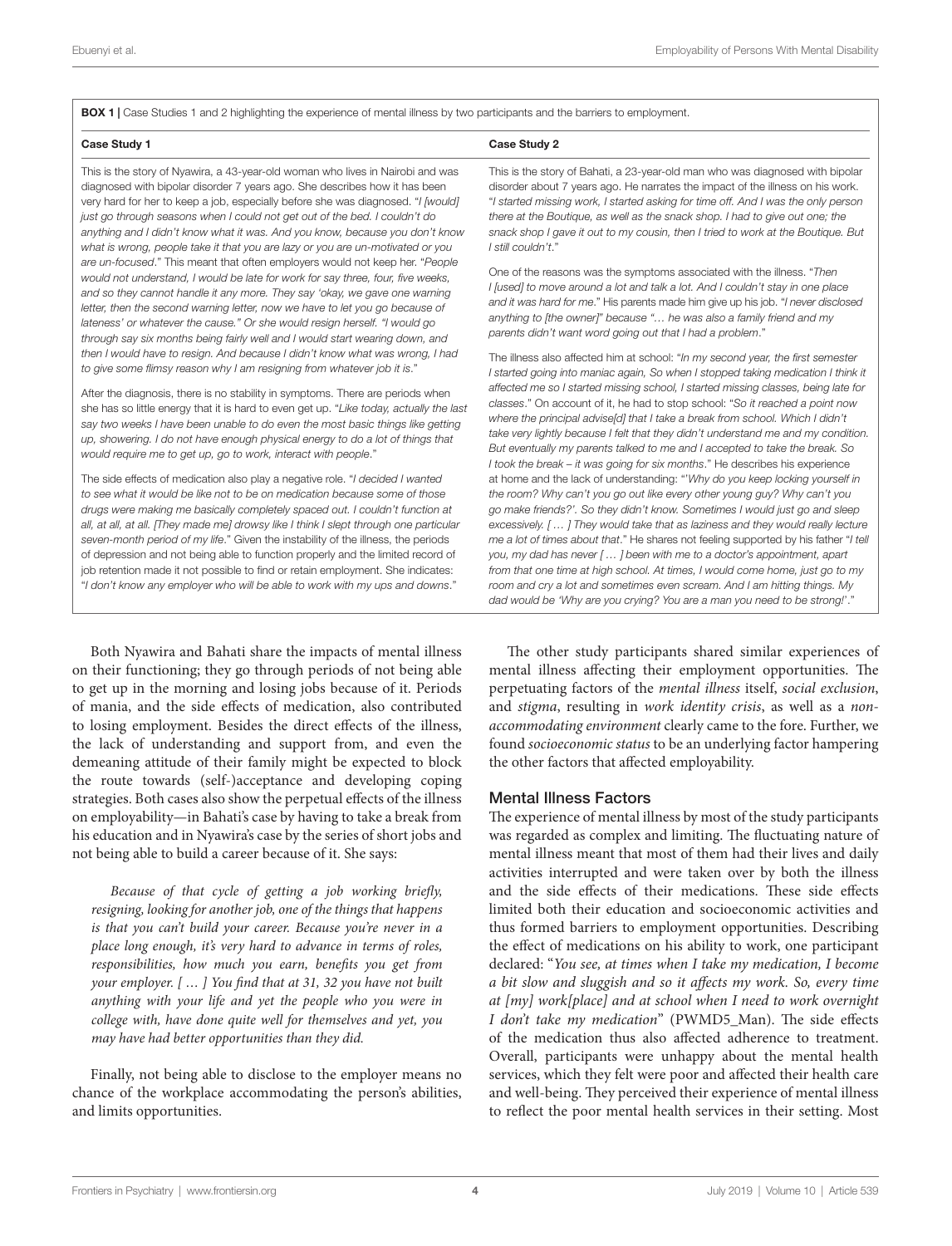participants despised the national referral hospital, and some declared they would rather avoid it.

*If the government cares about Mental Health, they would upgrade the [National Referral Psychiatric] Hospital. It has the poorest conditions and patients say like they are in hell. I have been there as well. You know patients sleep on the floor, they pee everywhere. There is loo everywhere, you know. Some eat their own faeces and nobody cares. You know if they refuse to take medicine they are beaten like cows*. (PWMD4\_Woman)

Similarly, in the questionnaire, mental illness was the highest reported limitation to opportunities of employment (63.2%) (**[Table 2](#page-4-0)**). An interviewee talks about how mental illness made her ill-suited for formal employment because she was so tired of offering excuses to her employer about her declining performance, and then she opted to quit.

*The illness was too much to cope with because there are those days when you don't want to wake up, there are those times you are in a bad mood, I just couldn't manage. You* 

<span id="page-4-0"></span>TABLE 2 | Barriers to and facilitators of employment opportunities.

| Question                                                                              | Frequency (N)  | Percentage<br>(%) |
|---------------------------------------------------------------------------------------|----------------|-------------------|
| What are the factors that limited your opportunities of employment/job?<br>$(N = 40)$ |                |                   |
| Employers do not want me                                                              | 13             | 34.2              |
| Due to my sickness                                                                    | 24             | 63.2              |
| I am afraid of meeting people                                                         | 9              | 23.7              |
| I do not have useful employment skills                                                | 12             | 31.6              |
| I do not have money to set up a business                                              | 17             | 44.7              |
| Others                                                                                | 11             | 28.9              |
| No response                                                                           | 4              | 10.0              |
| In what ways can employers be of help to you? ( $N = 72$ )                            |                |                   |
| Allowing me sick leave                                                                | 44             | 67.7              |
| Ensuring other workers don't discriminate<br>against me                               | 43             | 66.2              |
| Allowing me to have flexible work schedules                                           | 37             | 56.9              |
| Others                                                                                | 27             | 41.5              |
| No response                                                                           | 7              | 9.7               |
| What factors promoted your chances of employment? ( $N = 32$ )                        |                |                   |
| Supportive employer                                                                   | 6              | 27.3              |
| Supportive family and friends                                                         | 12             | 54.5              |
| Disability movement/Support group                                                     | 6              | 27.3              |
| Self-motivation to work                                                               | 4              | 18.2              |
| Taking my medication                                                                  | 4              | 18.2              |
| No response                                                                           | 10             | 31.3              |
| What factors can promote your chances of employment? ( $N = 72$ )                     |                |                   |
| Informed and supportive employer                                                      | 4              | 6.2               |
| Self-employment and capital for business                                              | 17             | 26.2              |
| Government support and welfare services                                               | $\overline{4}$ | 6.2               |
| Job training and skills acquisition                                                   | 14             | 21.5              |
| Networking and participation in support<br>groups                                     | 10             | 15.4              |
| Not interested in employment                                                          | 2              | 3.1               |
| Others                                                                                | 14             | 21.5              |
| No response                                                                           | 7              | 9.7               |
|                                                                                       |                |                   |

*know I was working in the bank and the constraints are a bit high. My work was being affected and my performance kept declining all the time and I felt I was doing my best, so I just thought if my best is not good enough, I'd rather just let go.* (PWMD8\_Woman)

For another participant, again obtaining a job was not the problem but keeping the job was. In the last year, she had resigned from four jobs and only later realized that her penchant for quitting jobs was part of the peculiarities of bipolar disorder.

*For me, getting jobs is quite easy but the problem is staying on the job. I really need, I want a job and I want be employed. I actually quit my job on Friday*… (PWMD9\_Woman)

#### Social Exclusion and Stigma

The ignorance and myths surrounding mental disability accounted for the social exclusion and stigma experienced by most of the study participants. They not only experienced stigma but also anticipated stigma, which stopped them from completing education, seeking employment, or having intimate relationships. Their past experiences of exclusion made them feel they would always be rejected or excluded. Describing their experience, one of the women in the FGD painted a vivid picture of the ordeal of waiting in vain to be selected for work:

*… We have been segregated. We cannot be selected for the job so I don't go. Because why should I stay one month sitting on a rock waiting for a job and I don't get? I have wasted my time.* (FGD4\_Woman)

**[Table 2](#page-4-0)** shows that the fear of meeting people was among the self-reported limitations to employment opportunities or having meaningful relationships. The social exclusion also meant that they had reduced social networks and also treated unfairly by their family, community, and co-workers.

*The treatment I have experienced from community is hate and rejection, stagnating and [hence] no progress academically, professionally, socially. It was like I was somewhere in a cocoon or in an enclosure somewhere.* (FGD2\_Mixed)

This experience also occurs in religious organizations where participants expected succor but lost positions on account of mental illness. According to one participant, her position in the church was terminated after she disclosed her illness.

*In fact, the most place that I experience stigma is at church. So I think, I think the church has failed in terms of mental health. So there was a time I was chosen as a leader and when my name was presented to the leaders, they said this lady is of unsound mind so I felt so bad. But I didn't answer them back although I sent somebody to go and tell them. So I stopped doing church activities. I was teaching the church Sunday school. I stopped teaching in the church school. I just go now for the meetings and I just go home. But I don't take part in anything.* (PWMD4\_Woman)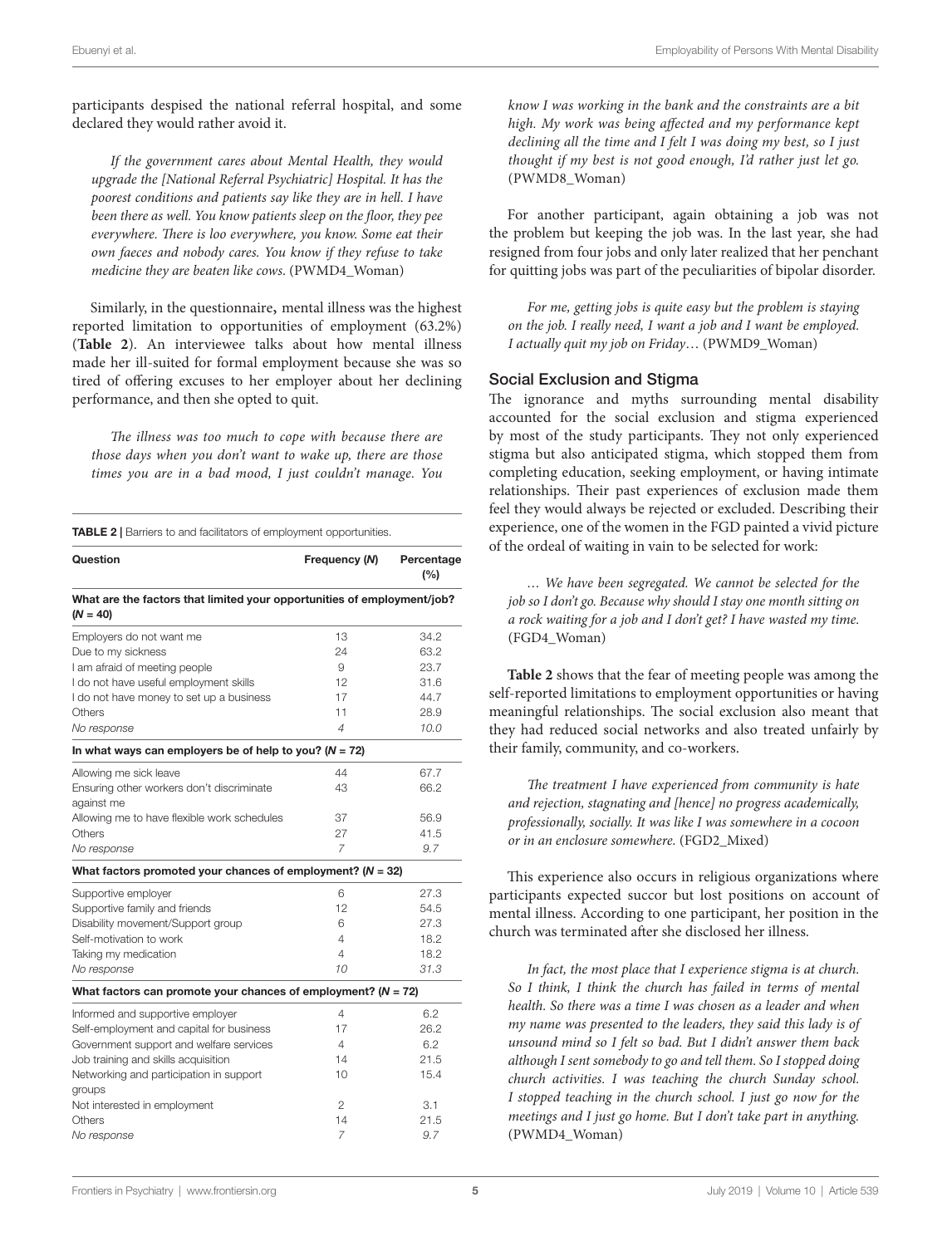The social exclusion and stigma led to the decision not to disclose even though they know that disclosure would grant them the support they needed. Of the 14 persons involved in the interviews, only six had disclosed their status to their present or past employers. The consensus opinion in the FGD was that disclosure during an interview was bound to affect work opportunities because the employer's response may depend on his or her attitude to mental illness. For most of the study participants, self-disclosure of mental illness was associated with negative reactions from society and further isolation. Hence, most preferred not to disclose or share their problem.

*…there is a problem in opening up and saying I suffer from mental illness because most people think, it's called madness. So you are stigmatized at work, you do anything that is a normal mistake for anyone, but everyone goes like "no leave that one she's got this problem".* (PWMD1\_Woman)

#### Work Identity Crisis

Persons with mental illness are sometimes perceived as not fit or able to work. This myth is often shared by persons with mental illness, leading to self-doubt in their perception of their ability to work. The participants identified a work identity crisis as a limitation to opportunities for employment. This was perceived as related to the self-doubt and reduced self-esteem that they experienced on account of mental illness. While some of the participants identified the debilitating nature of the illness as the problem, others suggested that it was a result of the social exclusion they experienced that forced them to believe that they are unable to work. A participant in the FGD with USP described his experience: "*There were jobs I refused to go because I was afraid. I recall they could invite me and I could not even engage myself. Yeah others I could leave halfway and there are others I could do very incompetently that they would not want to see me back* …" (FGD2\_Mixed).

Similarly, a participant in interview narrated her inner wish that she would not be employed and her belief she is not capable of work.

*I was going for an interview, but deep down in my heart I was like, I hope I am not chosen because if I am chosen and I go for an interview and I don't do well my world would be shattered.* (PWMD1\_Woman)

#### Non-Accommodative Environment

Also related to social exclusion and stigma is the non-accommodative nature of the socio-political environment. Although persons with other disabilities were sometimes recognized and assisted in society, this was different for persons with mental disabilities. The misconception of and biases regarding mental illness thus constitute a barrier to education, health, and employment. The majority of the participants had their education interrupted by mental illness and were not extended the accommodation that they deserve in the same way as other persons with disabilities.

*There is discrimination, because … just the way they make sure that there are ramps for people with wheelchairs to walk*  *on, they should also provide ways in which somebody with a mental illness is able to cope at their level. And then also with the medication…* (PWMD8\_Woman)

This same attitude was found in the health sector where they faced challenges from insurance companies that refused to allow them to take out a policy and health-care providers that treated them unfairly. Regarding the insurance companies, a participant in the FGD declared: "*So, I think there is a problem at the policy level and the treatment level and also the insurance companies are also very discriminatory but accommodating for other diseases* …" (FGD2\_Mixed). Narrating her ordeal in a public hospital, one participant stated:

*One time, I was so depressed, I was like so suicidal and I just wanted like to get back on my medicines. So I went there at around 4.30 and they told me that the doctor cannot see anyone else because she is supposed to – uhm –normally it is supposed to open from 8 to 5, so, this is at 4:30 and they are telling me that I cannot see the doctor because I came in late. That was like a huge blow.* (PWMD9\_Woman)

In the workplace, the study participants recounted stories of termination on the disclosure of their illness. This nonaccommodative work environment was perceived to be worse in private organizations than in public or government-owned organizations where the bureaucracy sometimes protected them from being sacked.

*In my experience, it is better to work in public rather than private. In the private sector, if you make a mistake, they sack you immediately; there is no process but sacking somebody in the public sector is quite a process.* (PWMD4\_Woman)

The negative attitude of employers was reported by 31.6% of study participants as the major limitation to their being employed (**[Table 2](#page-4-0)**).

#### Socioeconomic Status

The study participants identified socioeconomic status as a major determinant of their experience of mental illness. This was because it determined if they were able to buy their medications or access hospital care, buy food, complete their education amidst the interruptions, or harness self-employment as an alternative to employment. These feelings of helplessness were described by a participant in the FGD with members of USP.

*Actually now here it depends on the social strata or the economic status of an individual. There are those people who can afford to seek the private health services. But there are very many people who don't have the choice, of where to go so they are just ushered in to the [National Referral Psychiatric] Hospital.* (FGD2\_Mixed)

The financial challenges faced by participants of low socioeconomic status were so enormous that they were unable to buy medications even when they wanted to. One participant described the choices some of her friends had to make to buy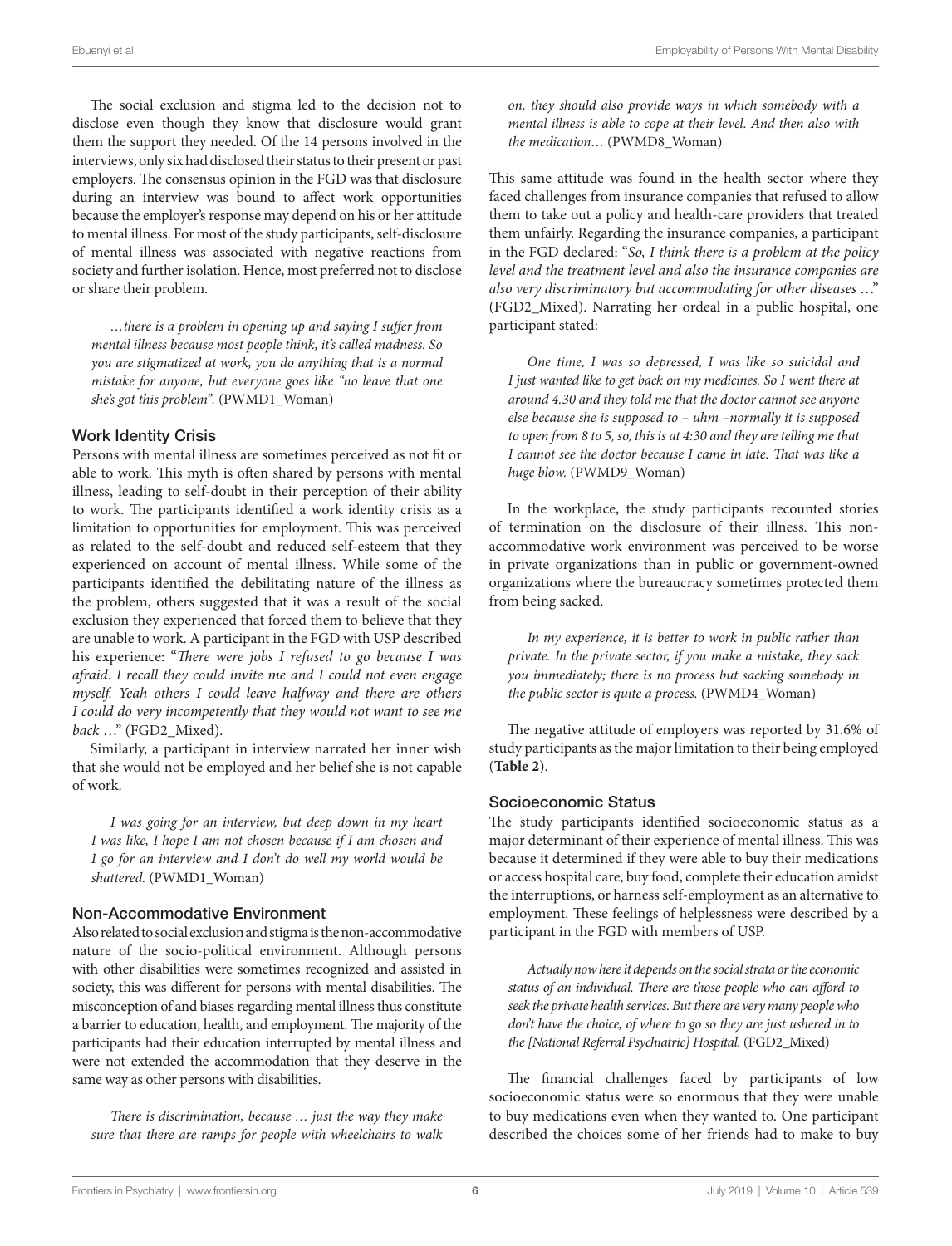food rather than spend the money on medications, because the hunger for food was greater than that for medication.

*…I have worked with people from lower socioeconomic status and I have seen when they have to decide between medication and food … which is it either or you know yeah. So that sort of choice I never had to make … knowing that I will wake up and there would be sort of food waiting and being able to go to the hospital and keep getting more medications. So, I would say that also helped in a way just … that sort of social economic status. I would say helped in a way.* (PWMD13\_Woman)

This dire financial challenge was also noted in the responses of participants who completed the questionnaire. The lack of money to set up a business was the second-highest reported limitation to opportunities of employment (44.7%) (**[Table 2](#page-4-0)**). The lack of access to capital was summed up by a participant in the FGD: "*most of the people here have skills. They are very skilled; but getting capital is the problem*" (FGD1\_Mixed).

Factors hampering employment are closely intertwined, and when analyzed through the individual versus environmental lens, we see perpetuating effects of both. Looking at the inseparability of individual and environmental factors, it would be hard to argue that responsibility for facilitating employment of people with a mental disability lies solely with society, or solely with the individual. While stigma plays a part in exclusion from education, or health care (which in turn leads to sustained symptoms), it also leads to anticipated stigma and self-stigma, which prevents people from finishing education or looking for employment. Hence, there is no single, unequivocal starting point for improving the employability and employment of people with a mental illness. Just like the different pathways through the individual–environmental nexus that lead to low employment of people with a mental disability, different pathways may be identified that may facilitate employment.

## Factors That Facilitated or May Facilitate Employment Opportunities

Once more, using the case studies discussed previously, we highlight the factors that facilitated the employment experience of the individuals (**[Box 2](#page-6-0)**). Subsequently, we discuss the major themes that facilitated or may facilitate employment based on the experience of the study participants.

In spite of the challenges faced by Nyawira and Bahati, they managed to find different pathways to fulfill their needs for employment. For Nyawira, her knowledge of finance, education, and family support made it possible to engage in self-employment. For Bahati, finding an employer who was willing to offer him reasonable accommodation saved the day. It is pertinent to note that his disclosure to his boss was not spontaneous. He stated: "*now there came this day I broke down at work, so that's when I had to tell my boss, actually I had to apologize for not telling them, because after all they were like, I was in their hands when I am working there. If anything happens to me they would be held accountable*." His experience also highlights

<span id="page-6-0"></span>BOX 2 | Case Studies 1 and 2 highlighting factors that facilitated employment.

*brutally honest with yourself then what happens is you are able to do your best, you are able to push yourself as far as you can*." Also, the support from her family helped her cope with her illness and engage in self-employment: "*I have a very supportive husband and he sometimes does my deliveries for me*." Family and social support was also related to education and social status: "*Because for me the fact that the people around me are probably on the same socioeconomic level, means that they, they have a much better understanding of the mental illness and so they are able even if they don't understand it completely, they are able to give me more, a leeway to work around my* 

He reflects on the usefulness of self-awareness and motivation: "*Then I realized that very few people would care whether I am sick or not. You have to deliver. If I have employed you, you have to deliver whether you are sick or not. I know you are sick but you cannot keep on asking for time off and yet you are getting paid. It's your job, you either work hard on it or you are going to lose it. And getting another one is a big problem, it's a big challenge. Especially someone fresh from School, it's a big challenge. So for me whether I was sick or not I used to go to work and I used to work. And I used to make sure that I deliver. So I knew I had something slowing me down, I knew I had a challenge with my health. But regardless of that I made sure that I do my best, I do my best*."

*limitations*."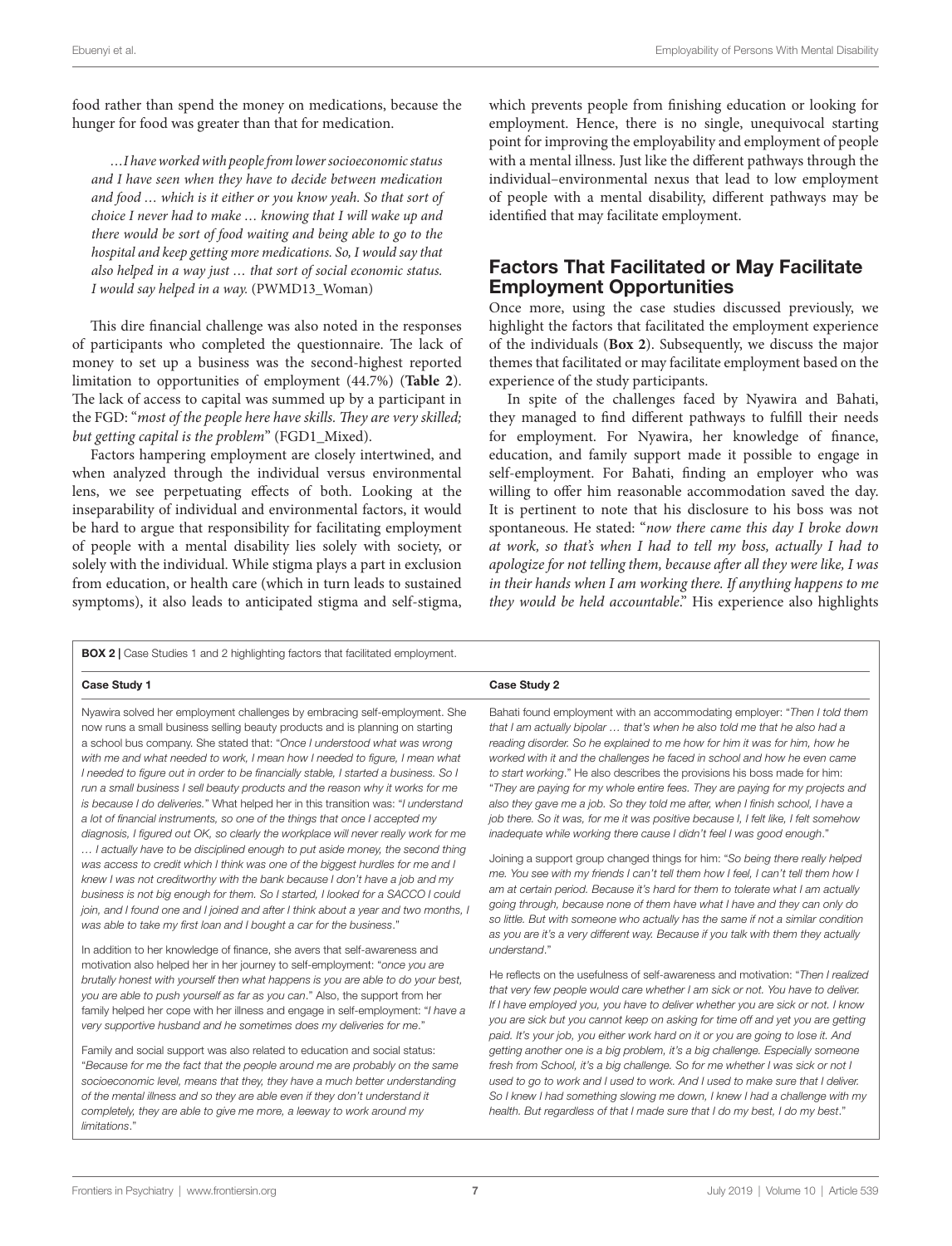the unpredictability of an employer's reaction to disclosure and that it is not always negative. It is pertinent to note that both Bahati and Nyawira share the importance of self-awareness; it was after understanding their illness and accepting that it was there to stay that they learned to deal with the symptoms and found the strength to push themselves further.

Other study participants also shared their experiences of factors that facilitated employment or improved employment opportunities. These factors include *self-awareness and acceptance*, *self-employment*, *provision of reasonable accommodation*, *improved health services*, *addressing discriminatory laws and practices*, and *social development programs and support*. We observed that self-awareness and acceptance of illness were very relevant to recovery, coping, and the decision to work.

#### Self-Awareness and Acceptance

Study participants spoke of self-awareness and acceptance of the illness as a major turning point in their lives and also in the bid to secure employment. They suggested that personal understanding of their illness motivated them to overcome the burden of illness opt for employment. One participant recounted how selfacceptance helped him to move on: "*I came to the understanding that this is how I am and probably I might be like this for the rest of my life so I rather to come to terms with it or and deal with it or continue suffering*" (PWMD5\_Man).

This view was also echoed by another participant who stated:

*…the first things is that you accept yourself; in fact it is the most important thing because when you accept that you have a challenge, you have a mental illness, you will know that you may never leave medications. Sometimes you have to make painful decisions which will cost you dearly. The world would not understand you, the people around you do not have the knowledge that you have about you.* (PWMD7\_Man)

Although qualitative data suggest that self-awareness and acceptance are key to self-motivation, only 18.2% of the participants in the survey who were employed identified selfmotivation as one of the factors that promoted either employment or self-employment (**[Table 2](#page-4-0)**).

#### Self-Employment

Like Nyawira, many study participants considered selfemployment as flexible and viable to escape the challenges of the formal work environment and fluctuating pattern of mental illness. The relevance of self-employment in the employability of persons with mental disability was reported by most study participants. Self-employment was conceived as an alternative to formal employment, which they were unable to secure or is difficult for them to endure owing to the challenges specific to their illness. Participants recounted how they gave up formal employment for self-employment because it offered them more peace of mind.

*…so I left my job and decided not to seek employment. Even when I have a job, getting to work is not all that easy. So, I chose*  to be in self-employment so that I can sleep all I like and I don't *have that pressure of time.* (PWMD11\_Woman)

Of the 14 interviewees, five were self-employed and four spoke of their intention to give up their formal employment for self-employment.

Self-employment and capital to set up business were the highest reported facilitator of chances of employment among study participants who completed the questionnaire (**[Table 2](#page-4-0)**).

On self-employment, one participant declared: "*Then about the self-employment I think that's perfect work for people like us. It's more flexible*" (FGD1\_Mixed).

#### Provision of Reasonable Accommodation

Self-employment is not an option for everybody, and even for persons without disabilities, it may be challenging. As employment is a human right, both the government and employers have a duty to provide reasonable accommodation to facilitate employment for persons with disabilities. The provision of reasonable accommodation was, indeed, identified as a facilitator of employment and includes education, employment, and health-care services. Given the fluctuating nature of mental illness, participants suggested that policies that ensure reasonable accommodation in education would assist them to acquire an education in spite of their illness. One participant recounted the accommodation provided by his school to enable him to continue his education despite the challenges of his illness.

*…and it's good that the school has been very cooperative, I mean they understand my situation. So, they gave me the break for two weeks. I just took a rest was able to complete my projects during that time….* (PWMD5\_Man)

Among those who were employed, reasonable accommodation in the workplace in the form of a supportive employer amounted to what ensured employment. According to one participant:

*…working in a big and supportive company that provided medical cover helped. There was a time when admission was the order of the day so if that was not provided then it would have been difficult for me to access care…* (PWMD8\_Woman)

Asked how employers may be of help to them, allowance of sick leave (67.7%) and ensuring that other workers do not discriminate against them (66.2%) were the needs most reported by the participants who completed the questionnaire.

In order to improve employability, there needs to be reasonable accommodation (e.g., allowing for sick leave in education and employment). Similarly, the participants suggested that owing to the overwhelming nature of their illness and nature of healthcare services, policy-level interventions that would ensure the right to health would improve both access to and uptake of health care, which would strengthen their workability.

#### Improved Health-Care Services

The pivotal nature of the health system in facilitating employment was reported by most of the study participants. They suggested that having affordable and appropriate medications and mental health care could make a difference. Among those who were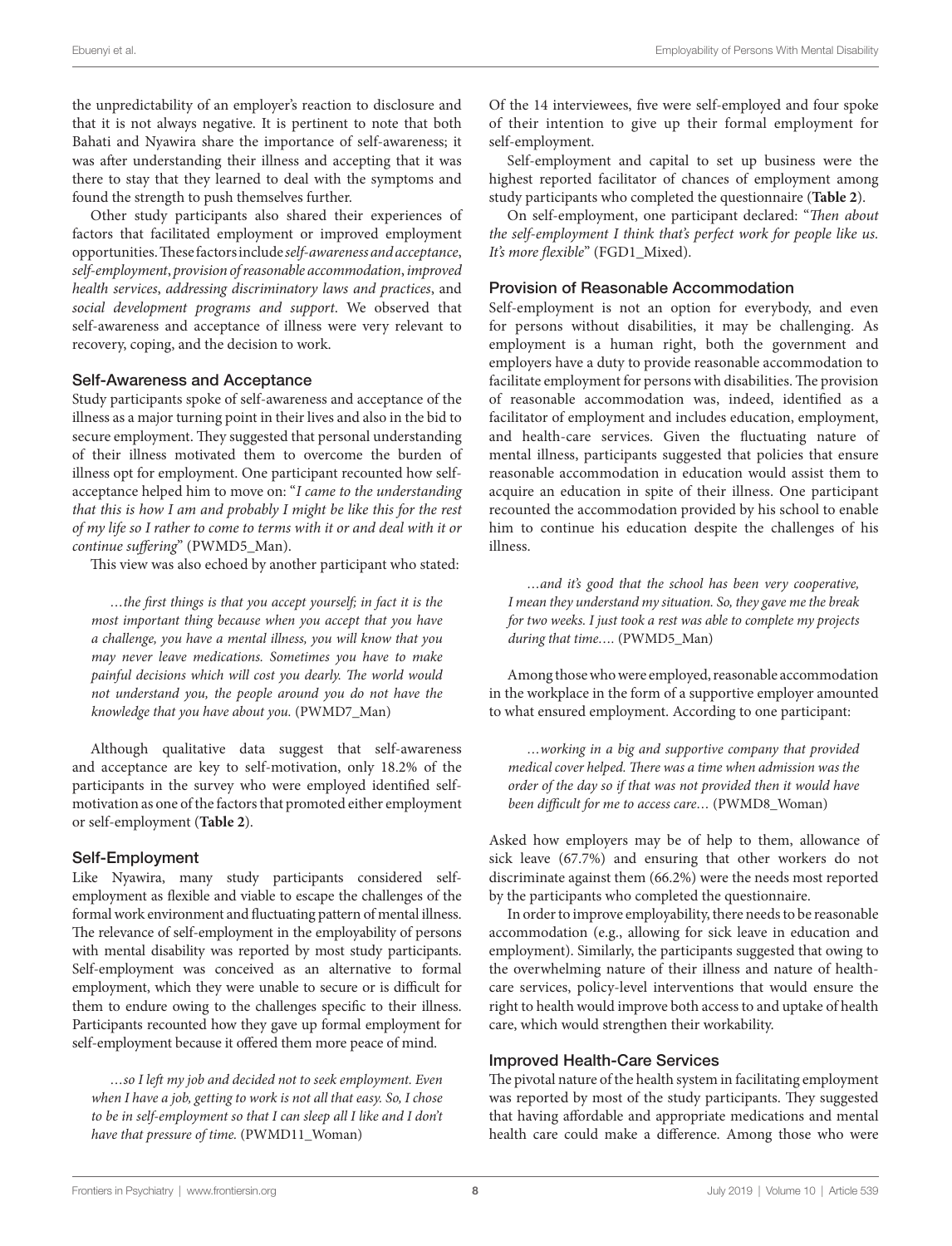working, compliance with medications and their availability were suggested as very important to their workability. When asked about the most important factor that helped workability, one participant stated: "*I think the first is just getting treatment, …not just treatment but getting the treatment that works for you … I think treatment should be made much, much cheaper*" (PWMD10\_Woman).

They also suggested that the availability of the effective medications in the public hospitals would make it possible for them to obtain them. One participant narrated her experience with cheap medications:

*… So, I went back to the cheap drug, that one only costed me two shillings … but you see it's not having very nice side-effects. But when I relapsed in 2014, actually the reason why I relapsed is because I was so fed up with that medication, the cheap drug. You know it was hurting me mentally and physically. There were so many things I couldn't do. You know I am a writer, I couldn't write, I couldn't write.* (PWMD11\_Woman)

Among those who were employed, taking their medications (18.2%) was identified as one of the enabling factors for employment (**[Table 2](#page-4-0)**).

#### Addressing Discriminatory Laws and Practices

The participants suggested that addressing the discriminatory laws and practices that are rife in the country would ensure inclusive employment practices. Participants stated that as long as the laws were discriminatory and used stigmatizing language such as unsound mind, it would be difficult for employers to consider them for employment. This was aptly captured by a participant who retorted: "*Who is going to employ you if they believe you have mental illness because you use drugs or are crazy*?" (PWMD12\_Woman). This statement also captured one of the challenging misconceptions that every mental illness was related to drug use. Participants suggested that the non-implementation of policies on inclusive employment was a barrier to their employment. One such discriminatory practice was the red tape surrounding the acquisition of a disability certificate, which is so much more difficult for persons with mental illness than for persons with other disabilities.

*…getting the disability card has some benefits for persons with disability. But completing the medical assessment takes up to six months for person with mental disability. Reducing this time would encourage people to go for the card and help them in the search for job…* (PWMD14\_Woman)

Participants recommended better mental health-care services in public hospitals and identified the role of the government in ensuring equitable care.

*The government can also put some regulations in public hospitals so that there are services for the mentally disabled so that they can be treated and can get jobs without being looked at as less able or incompetent simply because they have not gotten the services from the hospitals.* (FGD3\_Man)

The overall improvement in attitudes to mental illness through information was deemed as relevant to improved employment for persons with mental disabilities. This was noted as critical to a change in discriminatory policies and practices. One participant stated: "*The government is the one that needs to set the ball rolling in terms implementation … we have the policy but we need the implementation and follow-up. People need to be educated and informed about mental illness* …" (PWMD13\_Woman).

#### Social Development Program and Support

The participants identified social development and support as useful for improved employment opportunities for persons with mental disabilities. Most decried the lack of government social welfare provisions, and how these would address the inequity they face because of mental disability. Government support and welfare services were among the factors participants said might improve their chances of employment.

*So I think the government is the one who could help…. Because if they put legislation can help you when you are sick or just create opportunities for employment and they can also ensure people are accommodated and get equal opportunity in employment.* (PWMD11\_Woman)

Participants also identified the provision of welfare services by the government helpful for employment or self-employment. Similarly, participants in the questionnaire survey suggested that provision of job training and skills acquisition (21.5%) would facilitate employment opportunities (**[Table 2](#page-4-0)**).

Social support from families, friends, and mental health support groups was described as invaluable to employment. Among those who were employed, supportive family and friends were the highest reported enabler of employment (54.5%) (**[Table 2](#page-4-0)**). According to one participant, without the support of his family, he would not have completed education or be employed: "*My family helped me … OK even my mum always asks me if I have taken my medication. They are supportive, you know family is your family. Your brother will be your permanent friend. Your sister will also be your sister*." (PWMD6\_Man).

Also, participants identified networking with support groups as one of the facilitators of employment and coping with mental illness. One participant stated: "*USP Kenya has helped me, because I got a crowd where I know it is not only me. Because when you are alone you only think it is only you. You know I thought, I came to know it is not only me, it is a disease that many people have. And people do work, and people are educated*." (PWMD4\_Woman).

To conclude, factors relevant for improving the situation are not solely dependent on the individual or the environment but are interrelated. In spite of self-awareness and a personal decision to work, it would still be difficult to function in settings where an individual is denied basic health care and reasonable accommodation in the workplace or where cultural beliefs and attitudes to mental illness deprive individuals of their fundamental human rights to social benefits and a social network. Conversely, if environmental factors are in place and individuals do not wish to work because of anticipated discrimination or self-doubt, employment rates would remain low.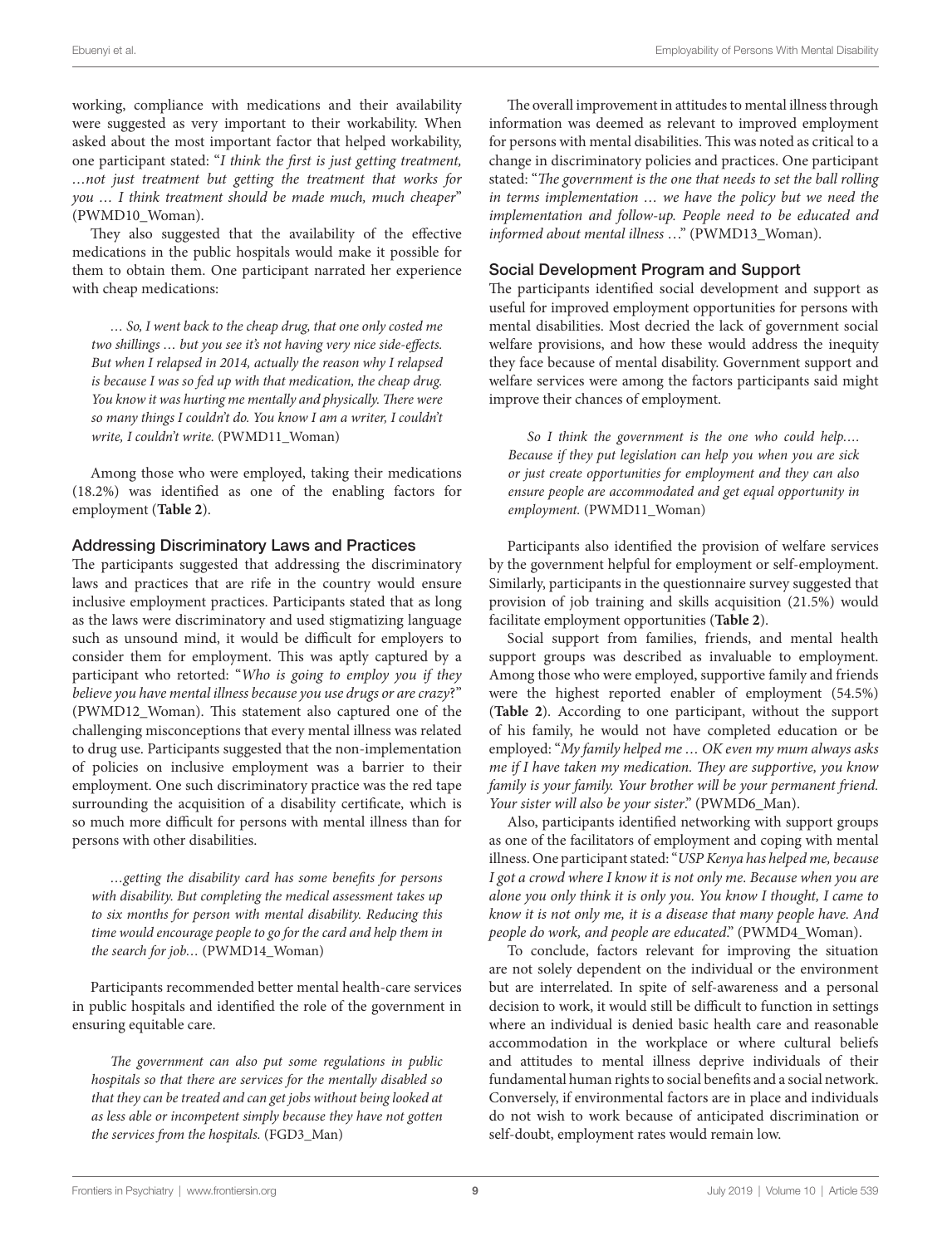## **DISCUSSION**

In this study, we set out to explore the lived experiences of persons with mental disabilities such as Nyawira and Bahati and how they have managed against all the odds to secure and stay in employment. In order to achieve our study objectives, we identified several complex and limiting experiences that were conceived as barriers both to daily activities and to employment. In addition, the study participants who were employed identified the factors that facilitated their opportunities of employment; all study participants suggested perceived facilitators of employment opportunities. It is pertinent to state that the complex interaction of individual and environmental factors was conceptualized as both a barrier to and a facilitator of employment.

Our study showed that mental illness was the highest selfreported barrier to employment opportunities. This perception was related to the debilitating nature of the illness experienced, the side effects of medications, its propensity to deprive affected individuals of education needed for employment, and the reduction of their social network. Our findings in Kenya add to the established relationship between psychiatric illness and unemployment and the capacity of the illness to be a direct limitation to work [\(19](#page-11-8), [36,](#page-11-25) [39](#page-11-28), [40\)](#page-11-29). It is pertinent to state that our observation from the field and the stories from the qualitative study also showed that the effect of mental illness on the individual may be independent of the severity of the illness. We had respondents with anxiety disorder who cannot hold a job because the sound of the office phone makes them jumpy. We also met persons with schizophrenia who were successfully employed and even owned houses of their own.

We noted heightened reports of social exclusion and stigma experienced in education, thus denying the persons with mental illness of the education that they need for employment. The stigma also affected them in their experience of health care, since maltreatment was prevalent in the few mental health hospitals in the country. Lastly, social exclusion also occurred among employers and co-workers, making them give up work in formal settings on account of anticipated stigma. These findings are corroborated by studies in high-income countries, but what makes our study different is the absence of mechanisms in our setting to ensure reasonable accommodation for persons with mental disabilities [\(30](#page-11-19), [41–](#page-11-30)[43\)](#page-11-31). The absence of these mechanisms also highlights the heightened effect of these experiences on work opportunities. Despite legislation, few civil mechanisms are in place to ensure that affected individuals receive redress unless they approach the courts [\(5\)](#page-10-4), which may be even harder for individuals without the means to buy food or medication. These observations underline the impact of socioeconomic status on the overall experience of mental disability, which the study participants also identified as a limitation to employment opportunities. Studies agree on the impact of poverty on disability and its role in worsening the experience of mental illness [\(1,](#page-10-0) [6](#page-10-1), [44,](#page-11-32) [45\)](#page-11-33).

Our study is replete with stories that point to a work identity crisis and the feeling of reduced self-worth. Studies have linked this to anticipated discrimination and hence the recommendation by Thornicroft and colleagues for addressing self-esteem in stigma-reduction interventions ([41\)](#page-11-30). However, it may be worthwhile to also consider it as a feature of the psychiatric illness or an individual's personal decision not to work. Selfmotivation was reported as one of the facilitators of employment by the study participants who are employed. Some of our study participants indicated they were not interested in working, and this line of thought is supported by a recent study that suggests that not all persons with disabilities desire to work and should not be pressured to do so ([46\)](#page-11-34). Although this seems to support the need for classification of personal factors (as possible barriers and enablers) in the International Classification of Functioning, Disability and Health (ICF) as suggested by Escorpizo and colleagues [\(47](#page-11-35)), it may also lead to governments shirking of their responsibility. Nevertheless, Mulvany (2000) recommends acknowledging that individuals differ and persons with mental disabilities may also differ in their desire for work ([10\)](#page-11-2). What we may be unable to confirm is whether the (reduced) desire for work is due to the illness or part of its symptomatology. Our study does suggest that social and health systems that support the individual on their journey to acceptance are greatly needed.

Our study suggests that persons with mental disabilities can work if they receive support at home, school, hospitals, the workplace, and indeed in all spheres of life. Having supportive family and friends were the highest reported facilitator of employment among those who were employed. This finding, which is supported by studies on the importance of social networks and capital for persons with mental illness, portends good news ([48](#page-11-36)[–50](#page-12-0)). It shows that harnessing support in our immediate families and community may improve the employment experience of persons with mental disabilities. It is related to the provision of reasonable accommodation in the workplace and health-care sectors, which our participants suggested as facilitators of work opportunities. Evidence of the importance of reasonable accommodation in both employment and a return to work schemes has been documented [\(17](#page-11-6), [51](#page-12-1), [52\)](#page-12-2). The pivotal nature of improved health services through provision of universal health coverage and non-discriminatory insurance schemes cannot be over-emphasized. The provision of friendly and non-discriminatory health services, and functional procurement of essential medicines would go a long way in reducing the side effects arising from using cheap and out-ofdate antipsychotics with a broad spectrum of side effects [\(53](#page-12-3)). This is in line with the recommendations of the Convention on the Rights of Persons with Disabilities (CRPD) and the SDGs to ensure equitable health care for person with disabilities ([2](#page-10-3), [22\)](#page-11-11).

The role of government in all these areas is highlighted in the suggestions made by study participants on the need to address discriminatory laws and practices and providing development programs. Affirmative action is essential because, as the participants noted, there are laws in Kenya, but there is an absence of political will to implement them, including social welfare for persons with disabilities [\(9\)](#page-11-1). This policy–practice gap affects work opportunities for persons with mental disability. The existence of discrimination in identifying mental illness as a disability and easing the process for acquiring a disability card in Kenya would ensure that affected individuals receive the reasonable accommodation they deserve. A study in South Africa has also documented the challenges in accessing the disability certificate for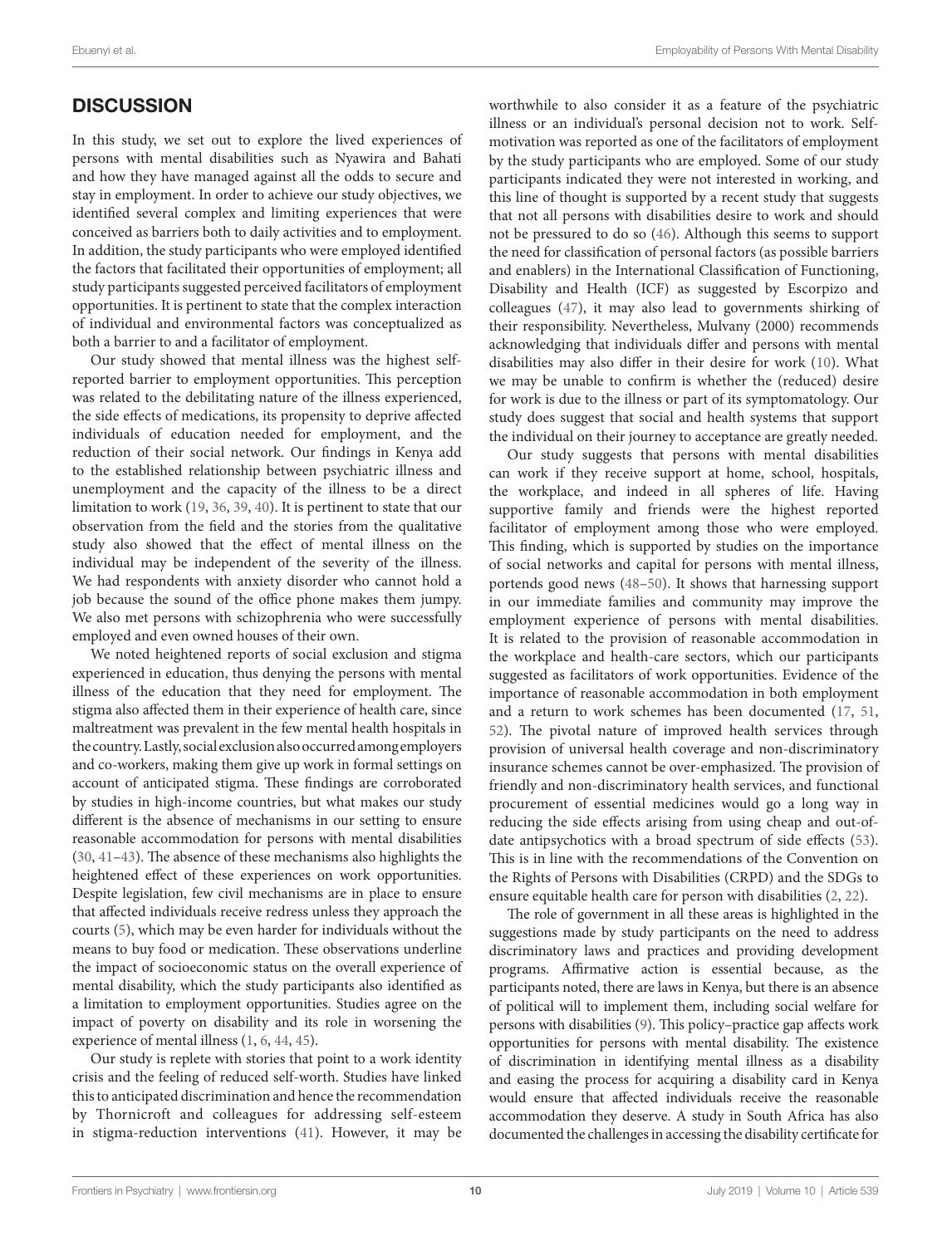persons with psychiatric disabilities [\(54](#page-12-4)). Participants in the study suggest the need for social development programs to enable them to acquire skills and engage in self-employment. The establishment of social development programs would also provide individuals who want to opt for self-employment to be helped in their efforts to set up economic activities. The importance of self-employment for persons with disabilities has been previously documented ([18,](#page-11-7) [21](#page-11-10))—hence the promotion of village savings and loans as a means of capital generation and economic empowerment for persons with disabilities by the Christian Blind Mission [\(55](#page-12-5)). Ostrow and colleagues suggest that self-employment for persons with psychiatric disabilities has advantages such as self-care, choice of career, and additional earnings; but they also noted that it is fraught with challenges and sometimes difficult to sustain especially where stigma and lack of social support exist [\(18](#page-11-7)). There is need for the government to support community-based rehabilitation (CBR) programs for persons with mental disabilities in Kenya to engage in self-employment and entrepreneurship in line with Article 27 of the CRPD [\(22](#page-11-11)).

Our study is one of the first in Kenya that has set out to explore the employment challenges of persons with mental disabilities. The strength of our study lies in using the case-study approach and the involvement of the study participants in the study and analysis. Thus, it ensured that the voices and messages of the participants took precedence over the yearnings of researchers. Also, the exploration of our study question through qualitative and quantitative means ensured a validation of our study findings. However, these findings are not generalizable on account of our limited sample size. It is also pertinent to state that participants' stories may have been affected by recall bias or social desirability. In addition, our findings reflect the perspectives of the study participants and may have missed the views of non-participants.

## **CONCLUSION**

Our study has highlighted that persons with mental disabilities in Kenya can work. It has laid to rest the belief of employers and certain social segments that they cannot work. We have also shed light on the various challenges (personal and environmental) affected persons encounter in their quest to enjoy their fundamental human right to employment. The problems are many, but they are not impossible to overcome. Our study holds promises of improvement if they receive support from their social networks.

## **REFERENCES**

- <span id="page-10-0"></span>1. Lund C, De Silva M, Plagerson S, Cooper S, Chisholm D, Das J, et al. Poverty and mental disorders: breaking the cycle in low-income and middle-income countries. *Lancet* (2011) 378(9801):1502–14. doi: [10.1016/](https://doi.org/10.1016/S0140-6736(11)60754-X) [S0140-6736\(11\)60754-X](https://doi.org/10.1016/S0140-6736(11)60754-X)
- <span id="page-10-3"></span>2. Mills C. 'Invisible problem' to global priority: the inclusion of mental health in the Sustaina-ble Development Goals (SDGs). *Dev Change* (2018) 49(3): 843–66. doi: [10.1111/dech.12397](http://doi.org/10.1111/dech.12397)
- 3. Netto JA, Yeung P, Cocks E, McNamara B. Facilitators and barriers to employment for people with mental illness: a qualitative study. *J Vocat Rehabil* (2016) 44(1):61–72. doi: [10.3233/JVR-150780](https://doi.org/10.3233/JVR-150780)

The fulfillment of government obligations is pivotal to the enjoyment of reasonable education, health care, and employment for persons with mental disabilities in Kenya.

## DATA AVAILABILITY

The datasets generated for this study are available on request to the corresponding author.

## ETHICS STATEMENT

The approval for the study design was granted by Amsterdam Public Health (WC2017-011), and ethical approval was obtained from Maseno University Ethics Review Committee (MSU/DRPI/ MUERC/00391/17).

## AUTHOR CONTRIBUTIONS

IDE, BJR, and JFGB-A were involved in the research design. IDE collected the data and analyzed it with MG, EO, JFGB-A, and BJR. IDE wrote the initial draft, which was revised by MG, EO, JFGB-A, and BJR. All authors approved the final version of the manuscript for submission.

## FUNDING

This work was supported by funding received by the first author from the Erasmus Mundus Joint Doctorate (EMJD) Fellowship-TransGlobal Health Consortium FPA 2013-0039 (SGA2016-1346).

## ACKNOWLEDGMENTS

The authors are grateful to Michael Njenga and all the study participants from Users and Survivors of Psychiatry, Kenya, and Africa Mental Health Foundation. Mònica Guxens is funded by a Miguel Servet fellowship (MS13/00054, CP18/00018) awarded by the Spanish Institute of Health Carlos III (Ministry of Economy and Competitiveness). ISGlobal is a member of the CERCA Programme, Generalitat de Catalunya.

- 4. United Nations. *From Exclusion to Equality: Realizing the Rights of Persons with Disabili-ties: Handbook for Parliamentarians on the Convention of the Rights of Persons with Dis-abilities and Its Optional Protocol*. Geneva: UN (2007)
- <span id="page-10-4"></span>5. Ngwena C, Plessis IG-d, Combrinck H, Kamga SD. *African disability rights yearbook 5*. Pretoria, South Africa: Pretoria University Law Press (2017).
- <span id="page-10-1"></span>6. Banks LM, Kuper H, Polack S. Poverty and disability in low- and middleincome countries: a systematic review. *PLoS One.* (2017) 12(12):e0189996. doi: [10.1371/journal.pone.0189996](https://doi.org/10.1371/journal.pone.0189996)
- <span id="page-10-2"></span>7. Gopikumar V. *Understanding the mental ill health–poverty–homelessness nexus in India: strategies that promote distress alleviation and social inclusion*. Amsterdam: VU University (2014).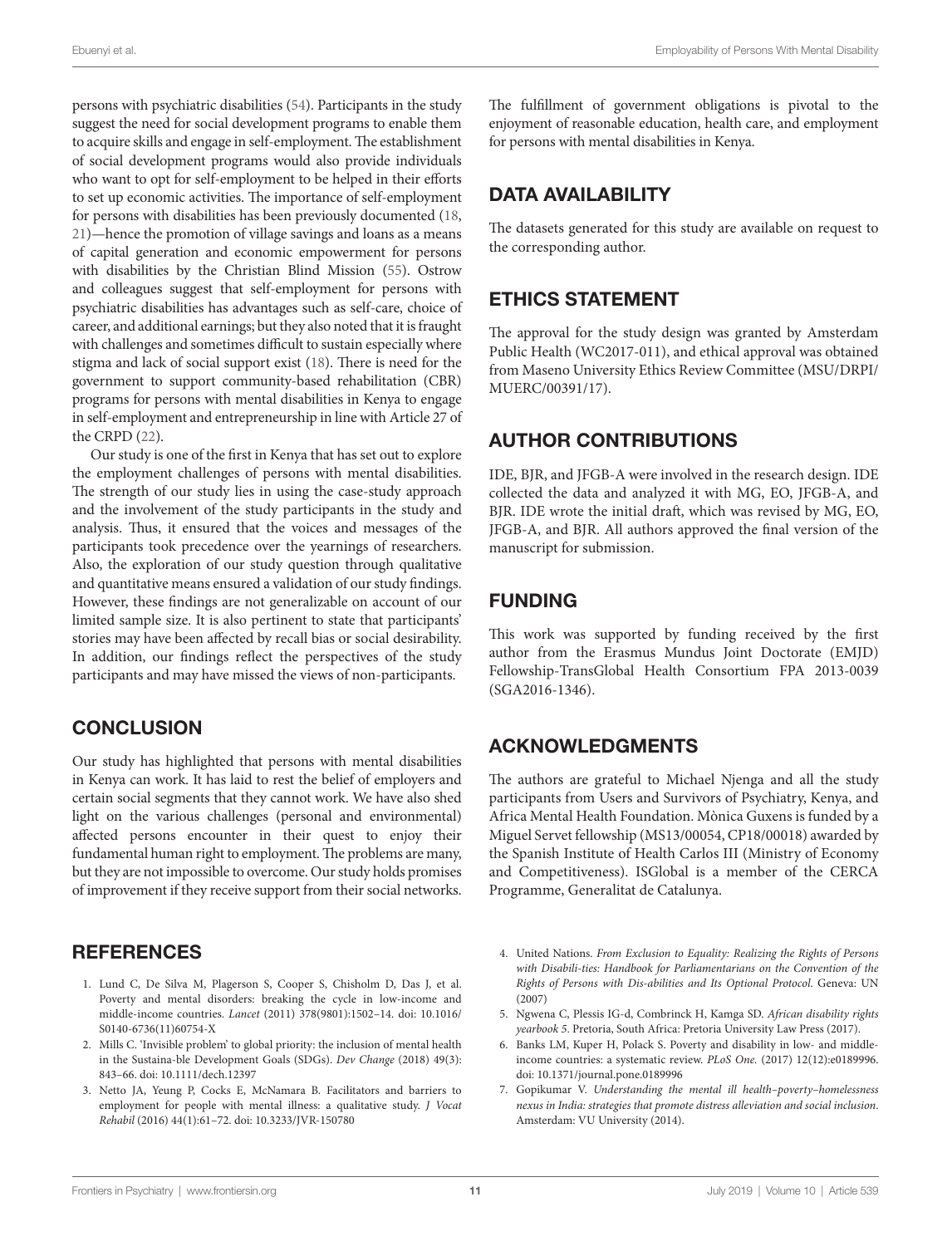- <span id="page-11-0"></span>8. Vos T, Allen C, Arora M, Barber RM, Bhutta ZA, Brown A, et al. Global, regional, and national incidence, prevalence, and years lived with disability for 310 diseases and injuries, 1990–2015: a systematic analysis for the global burden of disease study 2015. *Lancet* (2016) 388(10053):1545–602. doi: [10.1016/S0140-6736\(16\)31678-6](http://doi.org/10.1016/S0140-6736(16)31678-6)
- <span id="page-11-1"></span>9. Users and Survivors of Psychiatry Kenya. *Advancing the rights of persons with psychosocial disability in Kenya* Vol. 38. Kenya: USP Kenya (2017). Available from: [http://www.uspkenya.org/wp-content/uploads/2017/08/](http://www.uspkenya.org/wp-content/uploads/2017/08/Advancing-the-Rights-of-Persons-with-Psychosocial-Disability-Booklet-Sample.pdf) [Advancing-the-Rights-of-Persons-with-Psychosocial-Disability-Booklet-](http://www.uspkenya.org/wp-content/uploads/2017/08/Advancing-the-Rights-of-Persons-with-Psychosocial-Disability-Booklet-Sample.pdf)[Sample.pdf](http://www.uspkenya.org/wp-content/uploads/2017/08/Advancing-the-Rights-of-Persons-with-Psychosocial-Disability-Booklet-Sample.pdf).
- <span id="page-11-2"></span>10. Mulvany J. Disability, impairment or illness? The relevance of the social model of disability to the study of mental disorder. *Sociol Health Illn* (2000) 22(5):582–601. doi: [10.1111/1467-9566.00221](https://doi.org/10.1111/1467-9566.00221)
- <span id="page-11-3"></span>11. Nelissen P, Vornholt K, Van Ruitenbeek GM, Hülsheger UR, Uitdewilligen S. Disclosure or nondisclosure—is this the question? *Ind Organ Psychol* (2014) 7(02):231–5. doi: [10.1111/iops.12138](https://doi.org/10.1111/iops.12138)
- 12. Brohan E, Evans-Lacko S, Henderson C, Murray J, Slade M, Thornicroft G. Disclosure of a mental health problem in the employment context: qualitative study of beliefs and experiences. *Epidemiol Psychiatr Sci* (2014) 23(3):289–300. doi: [10.1017/S2045796013000310](https://doi.org/10.1017/S2045796013000310)
- <span id="page-11-4"></span>13. Maassen EF, Regeer BJ, Regeer EJ, Bunders JF, Kupka RW. The challenges of living with bipolar disorder: a qualitative study of the implications for health care and research. *Int J Bipolar Disord* (2018) 6(1):23. doi: [10.1186/](https://doi.org/10.1186/s40345-018-0131-y) [s40345-018-0131-y](https://doi.org/10.1186/s40345-018-0131-y)
- <span id="page-11-5"></span>14. Rinaldi M, Perkins R. Comparing employment outcomes for two vocational services: individual placement and support and non-integrated prevocational services in the UK. *J Vocat Rehabil* (2007) 27(1):21–7.
- 15. McGurk SR, Mueser KT. Sustaining the long-term effects of supported employment for persons with psychiatric disabilities. *Am Psychiatric Assoc*  (2016) 173(10): 953–5. doi: [10.1176/appi.ajp.2016.16070811](http://doi.org/10.1176/appi.ajp.2016.16070811)
- 16. Burns T, Catty J, Becker T, Drake RE, Fioritti A, Knapp M, et al. The effectiveness of supported employment for people with severe mental illness: a randomised controlled trial. *Lancet* (2007) 370(9593):1146–52. doi: [10.1016/S0140-6736\(07\)61516-5](https://doi.org/10.1016/S0140-6736(07)61516-5)
- <span id="page-11-6"></span>17. van Ruitenbeek G, Mulder MJ, Zijlstra FR, Nijhuis FJ, Mulders HP. An alternative approach for work redesign: experiences with the method 'Inclusive Redesign of Work Processes' (Dutch abbreviation: IHW). *Gedrag Organisatie* (2013) 26(1):104–22.
- <span id="page-11-7"></span>18. Ostrow L, Nemec PB, Smith C. Self-employment for people with psychiatric disabilities: advantages and strategies. *J Behav Health Serv Res* (2018) 1–11. doi: [10.1007/s11414-018-9625-8](https://doi.org/10.1007/s11414-018-9625-8)
- <span id="page-11-8"></span>19. Ebuenyi I, Syurina E, Bunders J, Regeer B. Barriers to and facilitators of employment for people with psychiatric disabilities in Africa: a scoping review. *Glob Health Action* (2018) 11(1):1463658. doi: [10.1080/16549716.2018.](https://doi.org/10.1080/16549716.2018.1463658) [1463658](https://doi.org/10.1080/16549716.2018.1463658)
- <span id="page-11-9"></span>20. Wolfe MT, Patel PC. Persistent and repetitive: obsessive-compulsive personality disorder and self-employment. *J Bus Venturing Insights* (2017) 8:125–37. doi: [10.1016/j.jbvi.2017.10.001](https://doi.org/10.1016/j.jbvi.2017.10.001)
- <span id="page-11-10"></span>21. Heymann J, Stein MA, Moreno G. *Disability and equity at work*. New York: Oxford University Press (2014). doi: [10.1093/acprof:oso/9780199981212.](http://doi.org/10.1093/acprof:oso/9780199981212.001.0001) [001.0001](http://doi.org/10.1093/acprof:oso/9780199981212.001.0001)
- <span id="page-11-11"></span>22. United Nations. Convention on the Rights of Persons with Disabilities and Optional Protocol. (2006) [cited 2019. Available from: [http://www.un.org/](http://www.un.org/ disabili-ties/documents/convention/convoptprot-e.pdf)  [disabilities/documents/convention/convoptprot-e.pdf.](http://www.un.org/ disabili-ties/documents/convention/convoptprot-e.pdf)
- <span id="page-11-12"></span>23. Bacon J, Grove B, editors. (2010). Employability interventions for people with mental health prob-lems. *Empowerment in Mental Health—Working together towards Leadership A meeting in partner-ship with the European Commission*. Leuven, Belgium: WHO ( 2010).
- <span id="page-11-13"></span>24. World Health Organization. *Mental health atlas 2017*. Geneva: WHO (2017).
- <span id="page-11-14"></span>25. Ngugi A. *Silenced minds: the systematic neglect of the mental health system in Kenya*. Nairobi: Kenya National Commission on Human Rights(2011). [http://www.knchr.org/Portals/0/EcosocReports/THE\\_%20MENTAL\\_](http://www.knchr.org/Por-tals/0/EcosocReports/THE_%20MENTAL_HEALTH_REPORT.pdf) [HEALTH\\_REPORT.pdf](http://www.knchr.org/Por-tals/0/EcosocReports/THE_%20MENTAL_HEALTH_REPORT.pdf)
- <span id="page-11-15"></span>26. Shakespeare T. Disability, identity and difference. In Exploring the divide, ed. Barnes C & Mercer G. Leeds: The Disability Press. (1996) 94–113.
- <span id="page-11-16"></span>27. Kelemen RD, Vanhala L. The shift to the rights model of disability in the EU and Canada. *Reg Fed Stud* (2010) 20(1):1–18. doi: [10.1080/](https://doi.org/10.1080/13597560903174766) [13597560903174766](https://doi.org/10.1080/13597560903174766)
- <span id="page-11-17"></span>28. Hoefsmit N, Houkes I, Nijhuis F. Environmental and personal factors that support early return-to-work: a qualitative study using the ICF as a framework. *Work* (2014) 48(2):203–15. doi: [10.3233/wor-131657](https://doi.org/10.3233/wor-131657)
- <span id="page-11-18"></span>29. Forslund MV, Roe C, Arango-Lasprilla JC, Sigurdardottir S, Andelic N. Impact of personal and environmental factors on employment outcome two years after moderate-to-severe traumatic brain injury. *J Rehabil Med.* (2013) 45(8):801–7. doi: [10.2340/16501977-1168](https://doi.org/10.2340/16501977-1168)
- <span id="page-11-19"></span>30. Ebuenyi ID, van der Ham AJ, Bunders-Aelen JFG, Regeer BJ. Expectations management; employer perspectives on opportunities for improved employment of persons with mental disabilities in Kenya\*. *Disabil Rehabil* (2019) 1–10. doi: [10.1080/09638288.2018.1534006](https://doi.org/10.1080/09638288.2018.1534006)
- <span id="page-11-20"></span>31. Ebuenyi ID, Rottenburg ES, Bunders-Aelen JF, Regeer BJ. Challenges of inclusion: a qualitative study exploring barriers and pathways to inclusion of persons with mental disabilities in technical and vocational education and training programmes in East Africa. *Disabil Rehabil* (2018) 1–9. doi: [10.1080/09638288.2018.1503729](https://doi.org/10.1080/09638288.2018.1503729)
- <span id="page-11-21"></span>32. Wisdom J, Creswell J. *Mixed methods: integrating quantitative and qualitative data collection and analysis while studying patient-centered medical home models*. Rockville, MD: Agency for Healthcare Research and Quality (2013).
- <span id="page-11-22"></span>33. Gray DE. *Doing research in the real world*. Sage (2013).
- <span id="page-11-23"></span>34. Guest G, Bunce A, Johnson L. How many interviews are enough? An experiment with data saturation and variability. *Field Methods* (2006) 18(1):59–82. doi: [10.1177/1525822X05279903](https://doi.org/10.1177/1525822X05279903)
- <span id="page-11-24"></span>35. Tyrer P, Nur U, Crawford M, Karlsen S, MacLean C, Rao B, et al. The Social Functioning Questionnaire: a rapid and robust measure of perceived functioning. *Int J Soc Psychiatry* (2005) 51(3):265–75. doi: [10.1177/0020764005057391](https://doi.org/10.1177/0020764005057391)
- <span id="page-11-25"></span>36. Ebuenyi ID, Regeer BJ, Ndetei DM, Bunders-Aelen JF, Guxens M. Experienced and anticipated discrimination and social functioning in persons with mental disabilities in Kenya: implications for employment. *Front Psychiatry* (2019) 10:181. doi: [10.3389/fpsyt.2019.00181](https://doi.org/10.3389/fpsyt.2019.00181)
- <span id="page-11-26"></span>37. Friese S. *Qualitative data analysis with ATLAS*. ti: Sage (2014).
- <span id="page-11-27"></span>38. Barham P, Hayward R. *From the mental patient to the person*. Routledge (2002). doi: [10.4324/9780203207079](https://doi.org/10.4324/9780203207079)
- <span id="page-11-28"></span>39. Øverland S. Unemployment and mental health. *Occup Environ Med* (2016) 73(11):717–8. doi: [10.1136/oemed-2016-103831](http://doi.org/10.1136/oemed-2016-103831)
- <span id="page-11-29"></span>40. Paul KI, Moser K. Unemployment impairs mental health: Meta-analyses. *J Vocat Behav* (2009) 74(3):264–82. doi: [10.1016/j.jvb.2009.01.001](http://doi.org/10.1016/j.jvb.2009.01.001)
- <span id="page-11-30"></span>41. Thornicroft G, Brohan E, Rose D, Sartorius N, Leese M, Group IS. Global pattern of experienced and anticipated discrimination against people with schizophrenia: a cross-sectional survey. *Lancet* (2009) 373(9661):408–15. doi: [10.1016/S0140-6736\(08\)61817-6](https://doi.org/10.1016/S0140-6736(08)61817-6)
- 42. Moody L, Saunders J, Leber M, Wójcik-Augustyniak M, Szajczyk M, Rebernik N. An exploratory study of barriers to inclusion in the European workplace. *Disabil Rehabil* (2017) 39(20):2047–54. doi: [10.1080/09638288.2016.1217072](https://doi.org/10.1080/09638288.2016.1217072)
- <span id="page-11-31"></span>43. Ebuenyi ID, Regeer BJ, Nthenge M, Nardodkar R, Waltz M, Bunders-Aelen JF. Legal and policy provisions for reasonable accommodation in employment of persons with mental disability in East Africa: a review. *Int J Law Psychiatry* (2019) 64:99–105. doi: [10.1016/j.ijlp.2019.02.007](https://doi.org/10.1016/j.ijlp.2019.02.007)
- <span id="page-11-32"></span>44. Duncan M, Swartz L, Kathard H. The burden of psychiatric disability on chronically poor households: part 1 (costs). *S Afr J Occup Ther* (2011) 41(3):55–63.
- <span id="page-11-33"></span>45. Kiregu J, Murindahabi NK, Tumusiime D, Thomson DR, Hedt-Gauthier BL, Ahayo A. Socioeconomics and major disabilities: characteristics of workingage adults in Rwanda. *PLoS One.* (2016) 11(4):e0153741. doi: [10.1371/](https://doi.org/10.1371/journal.pone.0153741) [journal.pone.0153741](https://doi.org/10.1371/journal.pone.0153741)
- <span id="page-11-34"></span>46. Tamin J . *An ethical perspective on UK's 'Improving lives: the future of work, health and disability'.* Cambridge Capability Conference (CCC). Cambridge (2018).
- <span id="page-11-35"></span>47. Escorpizo R, Reneman MF, Ekholm J, Fritz J, Krupa T, Marnetoft S-U, et al. A conceptual definition of vocational rehabilitation based on the ICF: building a shared global model. *J Occup Rehabil* (2011) 21(2):126–33. doi: [10.1007/s10926-011-9292-6](https://doi.org/10.1007/s10926-011-9292-6)
- <span id="page-11-36"></span>48. Duncan M, Swartz L, Kathard H. The burden of psychiatric disability on chronically poor households: part 2 (coping). *S Afr J Occup Ther* (2011) 41(3):64–70.